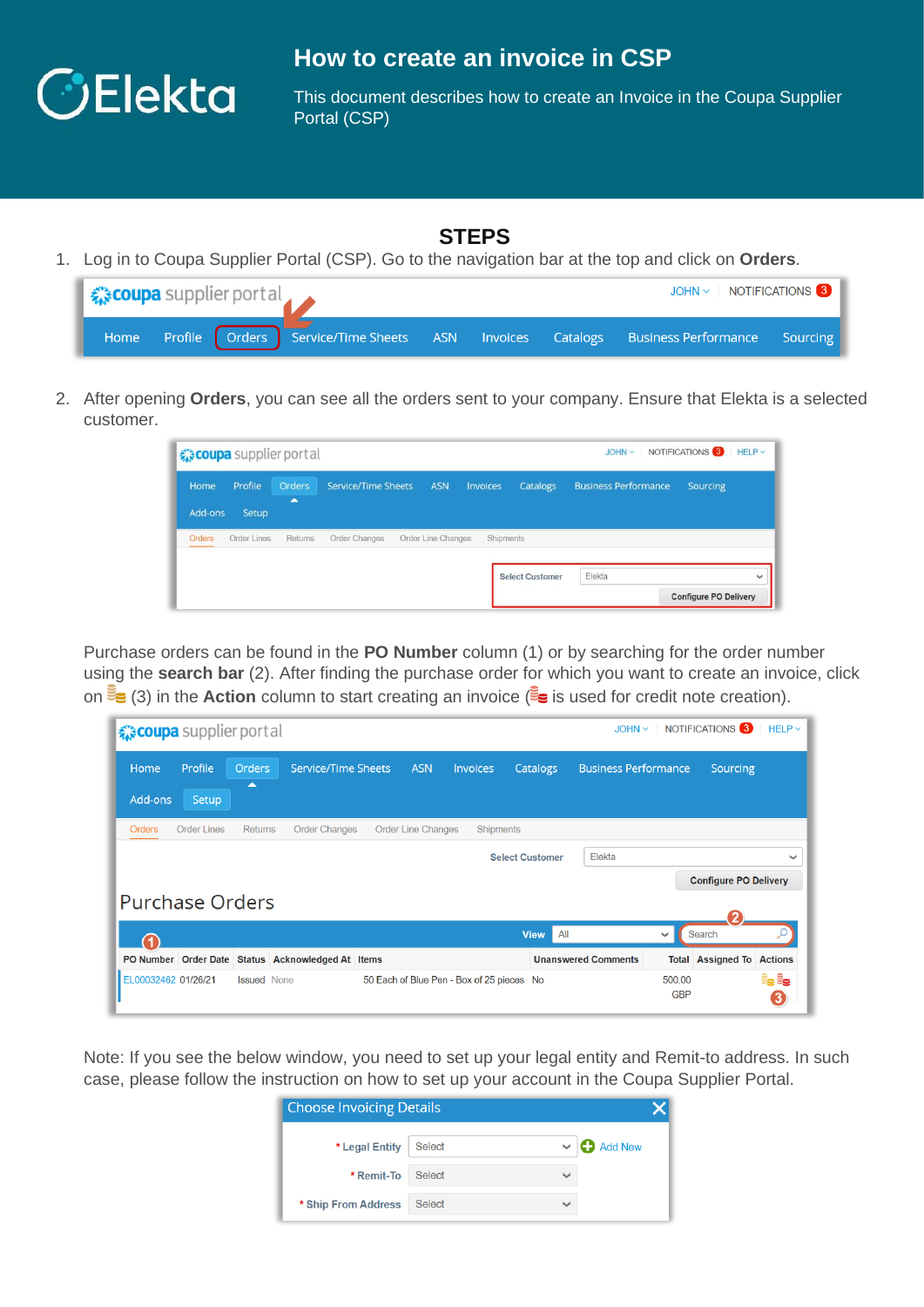- 3. The invoice creation has started. In this page:
	- a) As a minimum, complete the mandatory fields marked with a red asterisk\*:
		- 1) **Invoice #** a unique invoice number issued by your company to Elekta
		- 2) **Invoice Date**
		- 3) **Currency**
		- 4) **Image Scan IMPORTANT**: Do NOT attach any invoice copy as a legal PDF invoice will be generated in Coupa after you click 'Submit'. This PDF invoice will be the legal invoice.
		- 5) **Cash Accounting Scheme** & **Margin Scheme -** These fields are not used by Elekta
		- 6) **Exchange Rate** the field will appear if the invoice is in a currency other than PO. In this case, enter the exchange rate
		- 7) **Supplier VAT ID**, **Invoice**/**Remit-to**/**Ship From** addresses are taken from the company information you provided to the system. The magnifying glass icon  $(0)$  allows you to change the information.

| General Info<br>ξõ                            |                                                                            | From                              |                                                                                    |
|-----------------------------------------------|----------------------------------------------------------------------------|-----------------------------------|------------------------------------------------------------------------------------|
| * Invoice #                                   |                                                                            |                                   | *Supplier 10057-EASBY ELECTRONICS-200                                              |
| * Invoice Date                                | 論<br>01/26/21                                                              | * Supplier VAT ID                 | GB999999999 V                                                                      |
| Date of Supply<br>* Currency                  | * Payment Term GB +30: End of month 30 days<br>盖<br>01/26/21<br>$GBP \sim$ | * Invoice From Address            | UK MasterTech Q<br>Stenton 5<br>London<br>NW <sub>1</sub><br><b>United Kingdom</b> |
| <b>Delivery Number</b><br><b>Status</b> Draft |                                                                            |                                   | <b>Limited Company</b><br><b>Mark Winston</b>                                      |
| <b>Image Scan</b>                             | Browse                                                                     | * Remit-To Address UK MasterTech  | Stenton 5<br>London                                                                |
| <b>Supplier Note</b>                          |                                                                            |                                   | NW <sub>1</sub><br><b>United Kingdom</b>                                           |
| <b>Attachments</b>                            | Add File I URL I Text                                                      | * Ship From Address UK MasterTech | Stenton <sub>5</sub>                                                               |
| <b>Cash Accounting</b><br><b>Scheme</b>       |                                                                            |                                   | London<br>NW <sub>1</sub><br><b>United Kingdom</b>                                 |
| <b>Margin Scheme</b>                          |                                                                            |                                   |                                                                                    |

b) It is required to fill in the **Buyer VAT ID** field (Elekta's VAT ID) from the drop-down list. The **Buyer VAT ID** must indicate the country of delivery.

| To                     |                                                                                                                                                  |
|------------------------|--------------------------------------------------------------------------------------------------------------------------------------------------|
| <b>Customer</b> Elekta |                                                                                                                                                  |
|                        | * Bill To Address ELEKTA LIMITED<br>LINAC HOUSE. FLEMING WAY<br><b>LONDON ROAD</b><br><b>CRAWLEY</b><br><b>RH10 9RR</b><br><b>United Kingdom</b> |
| * Buyer VAT ID         |                                                                                                                                                  |
|                        | Ship To Address No. 21, Chuang Xin Road Science<br>Park<br>102200 Beijing<br>China<br>Location Code: Changping, Beijing                          |

- c) Below you can find all purchase order lines that can be invoiced. Review which lines you want to invoice and delete unnecessary lines by pressing  $\bullet$ . You can adiust:
	- 1) **Qty** The number of items you want to invoice (some POs may not have this field present)
	- 2) (Net) **Price - Important:** It is extremely important to check the price/quantity to ensure you are invoicing the correct amount. You can partially invoice by editing these values.
	- 3) **Total net line price** calculated based on **Qty** (if present) and **Price** fields. The value updates after pressing the **Calculate** button at the bottom of the screen
	- 4) **Taxes** (**VAT Rate**) select the Tax Rate here